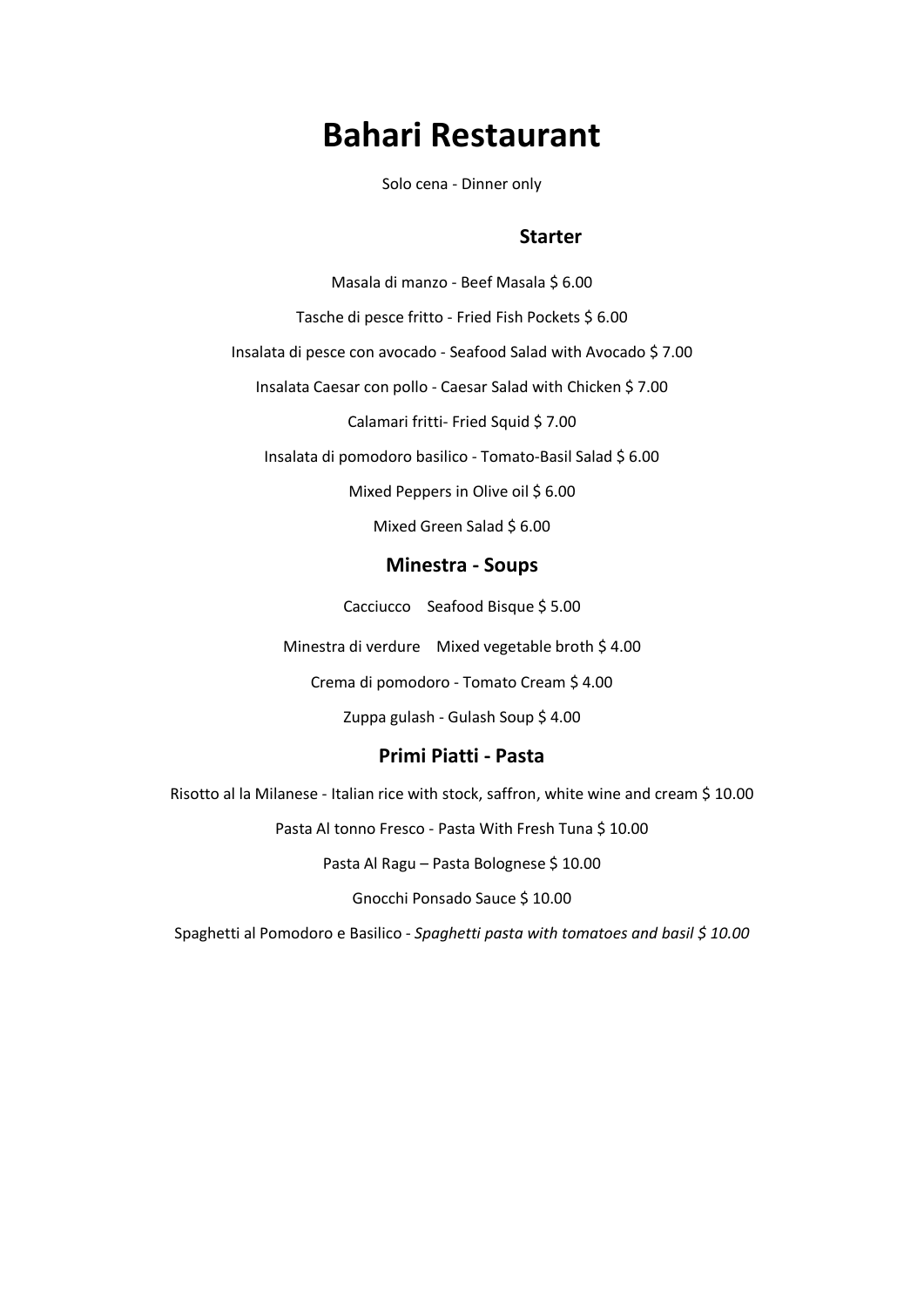#### **Portata principale - Main Course**

Pollo piccante zanzibar - Zanzibar Spicy Chicken \$ 10.00

Filetto di manzo con salsa di pepe - Beef Tenderloin with peppercorn sauce \$ 15.00

Tonno Pesce Masala - Tuna Fish Masala \$ 12.00

Pesce alla griglia (pescato del giorno), salsa al burro al limone - \$ 12.00 Fish Grilled (catch of the day), lemon butter sauce

Polpo cotto a fuoco lento in pomodoro fresco - Octopus simmered in fresh tomato sauce \$13.00

Gambero Peri Peri - Prawn Peri Peri \$ 15.00

Filetto di dentice rosso cotto in patate - Red Snapper Fillet baked in potato \$ 14.00

Gamberi tigre alla griglia - Grilled Tiger Prawns \$ 16.00

### **Contorni - Side Dishes**

Patatine fritte calde - Hot Potato Chips \$ 3.00 Riso al burro - Butter Rice \$ 3.00 Purè di patate - Mash Potatoes \$ 3.00 Selezione di verdure arrosto - Selection of roasted vegetables \$ 3.00

#### **Dolci - Desserts**

Caramello cremoso - Cream Caramel \$ 5.00 Torta del giorno - Cake of the day \$ 5.00 Mousse al cioccolato- Chocolate Mousse \$ 5.00 Selezione di gelati - Selection of Ice Cream \$ 5.00

### **Frullati / Sundaes – Milkshakes / Sundaes**

Sundae frutto della passione – Passionfruit Sundae \$ 4.00 Sundae nocciola al cioccolato - Chocolate Nutty Sundae \$ 4.00 Frullato alla vaniglia o al cioccolato o alla fregola – Vanilla / Chocolate / Strawberry Milkshake \$ 4.00 Frullato di burro di arachidi Choco - Choco Peanut butter Milkshake \$ 4.00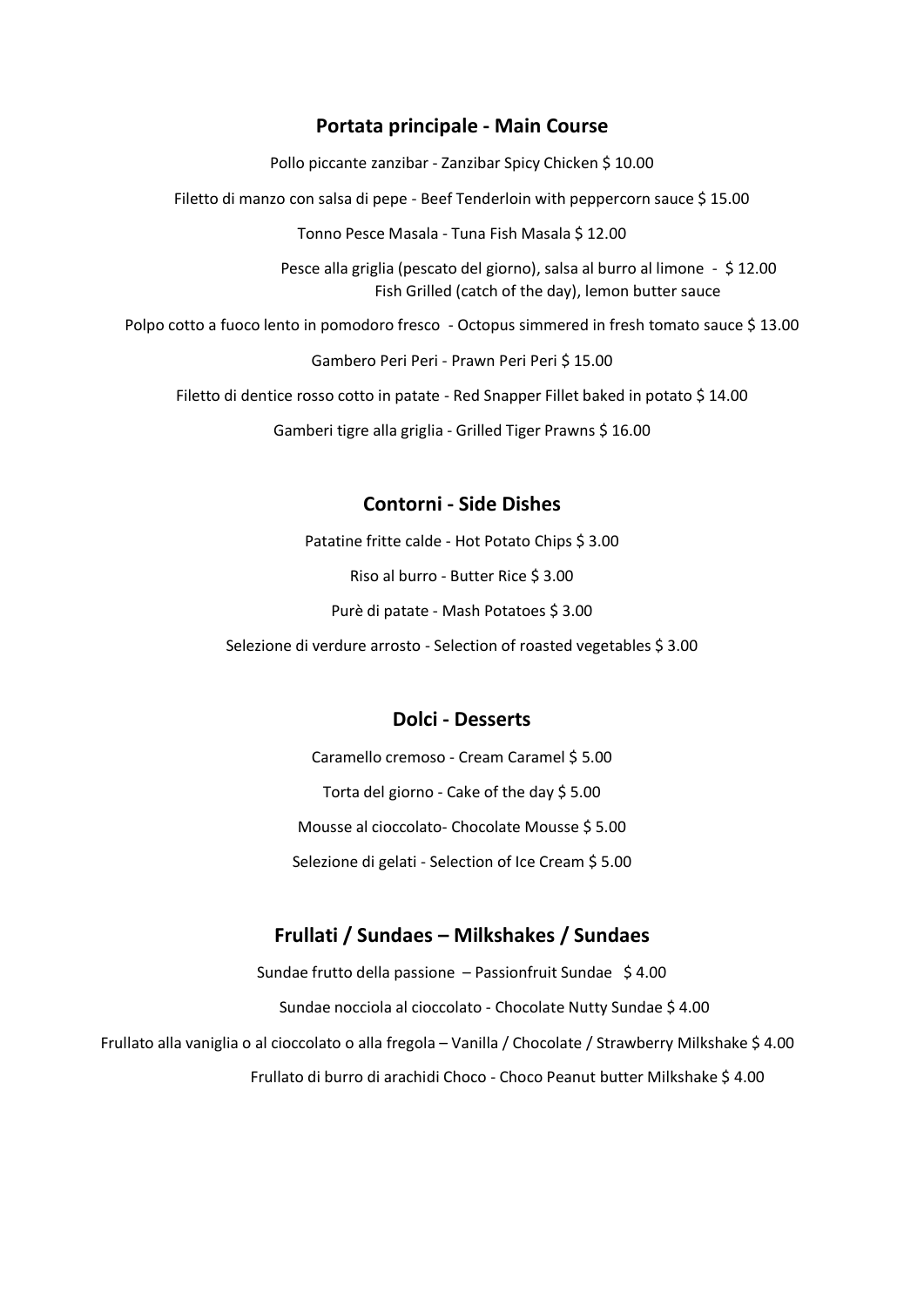## Beverage

## Wines Soft Drinks

| Sauvigon Blanc                       | Coca Cola                                                                      | \$2.00        |
|--------------------------------------|--------------------------------------------------------------------------------|---------------|
| White                                | Fanta                                                                          | \$2.00        |
| Bottle \$20.00 Glass \$5.00          | Sprite                                                                         | \$2.00        |
| Chenin Blanc                         | <b>Bitter Lemon</b>                                                            | \$2.00        |
| White                                | Tonic                                                                          | \$2.00        |
| Bottle \$20.00 Glass \$5.00          | Soda Water                                                                     | \$2.00        |
| Chardonnay                           | <b>Red Bull</b>                                                                | \$3.00        |
| White                                | Seasonal Fruit Juice 0.2 l                                                     | \$3.00        |
| Bottle $$20.00$ Glass $$5.00$        | Water 1.5L                                                                     | \$2.00        |
| Shiraz                               | Water 600ml                                                                    | \$1.00        |
| Red                                  | <b>VODKA</b>                                                                   |               |
| Bottle \$20.00 Glass \$5.00          | Kiprinski, Smirnoff, Absolute, King Robert                                     |               |
| Merlot                               | Single 4.00 / Double 7.00                                                      |               |
| Bottle \$20.00 Glass \$5.00          | GIN                                                                            |               |
| Pinotege                             | Gordon's, Bombay, Sapphire, Bentley London                                     |               |
| Red<br>\$20.00 Glass \$5.00          | (Local Gin 3.00 / 5.00)<br>Single \$4.00 / Double \$7.00                       | <b>Bottle</b> |
|                                      | <b>RUM</b>                                                                     |               |
| <b>Sparkling Wine</b>                | Barcadi, Malibu, Captain Morgan, Negrita,                                      |               |
| Rose<br>Bottle \$20.00               | Old Nock,, Havana Club<br>Single \$4.00 / Double \$7.00<br><b>LIQUOR</b>       |               |
| Sparkling Wine / Cuvee Brut<br>White | Amarula, Bailys, Kahlua, Cointreau,<br>JaegerMeister, Limonello, Grand Marnier |               |
| Bottle \$20.00                       | Archers Schnaps, Tripple Sec.<br>Single \$4.00 / Double \$7.00                 |               |
| <b>BEER</b>                          |                                                                                |               |

| <b>Bottle</b> |        |            |        |
|---------------|--------|------------|--------|
| Kilimanjaro   | \$3.00 | Serengeti  | \$3.00 |
| Safari        | \$3.00 | Savana Dry | \$4.00 |
| Tusker        | \$3.00 | Heineken   | \$4.00 |